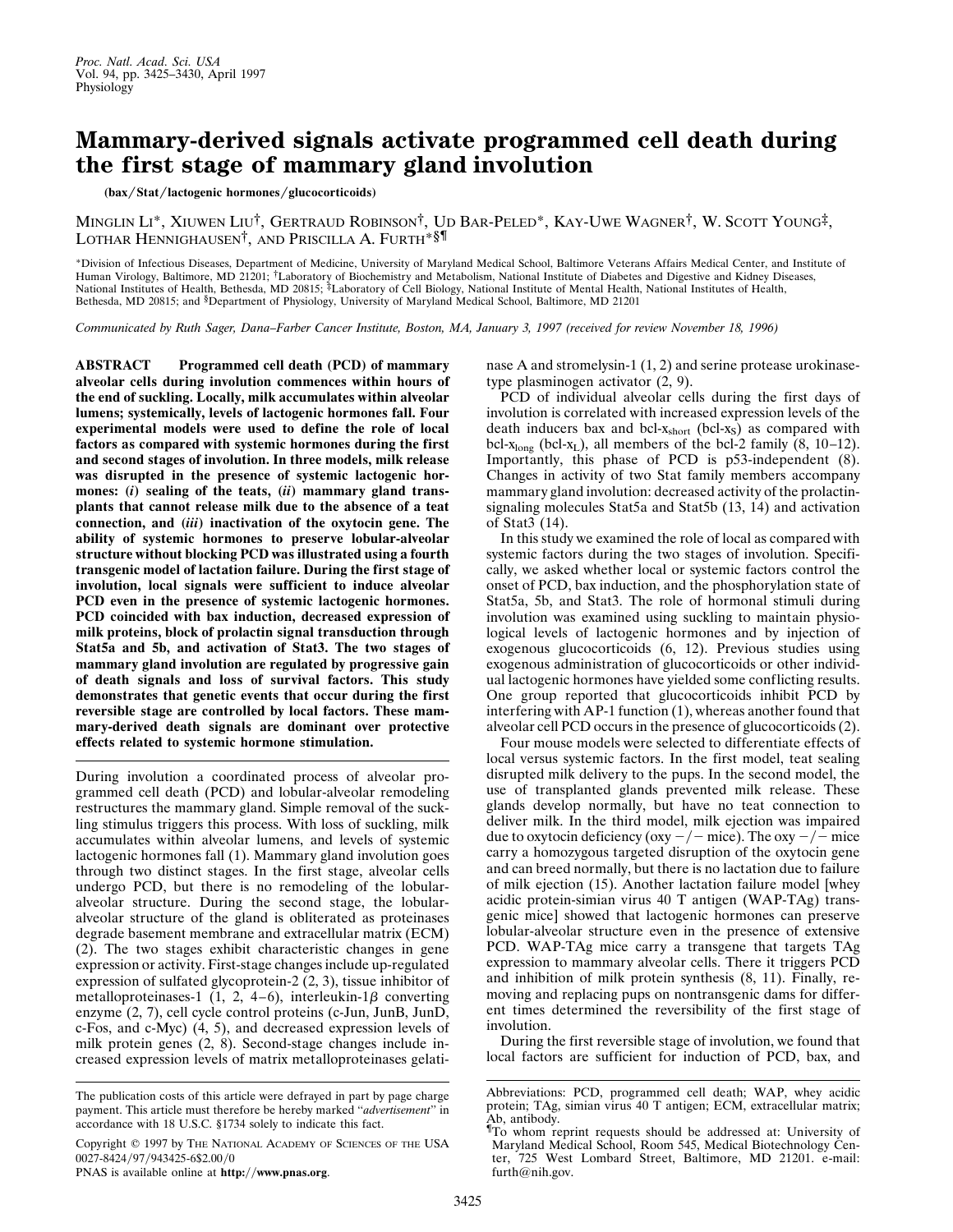phosphorylation changes in Stat5a, 5b, and Stat3. Systemic hormone stimulation prevented progression of the gland into the second irreversible stage of involution, but did not block PCD.

## **MATERIALS AND METHODS**

**Mice and Procedures.** *Teat sealing.* Female mice after the first pregnancy were analyzed. To prevent milk release, the teat of either the left or right fourth (inguinal) gland was sealed using the surgical adhesive agent Nexaband (Veterinary Products Laboratory, Phoenix). The remaining glands were left open. Mice were observed after sealing to ensure complete teat closure and uninterrupted nursing on open teats. Paired open and closed glands were harvested at 12, 24, and 48 h, and 3-, 6-, 8-, and 10-day time points after teat closure.

*Number of mice for each timepoint.* Two each were used for 12, 24, and 48 h; 13 for 3 days; and 17 total for 6-, 8-, and 10-day time points. Lactation duration before teat closure was between 2 and 17 days without significant differences on results after teat closure. There was no significant difference in results between the two mouse strains examined (NMRI and C57B6).

*Mammary gland transplants.* Mammary anlagen from 14.5 day-old female C57B6 embryos were dissected, placed on mesenchyme derived from the region of future mammary fat pad, and grown in DMEM with 10% fetal calf serum and 1% penicillin/streptomycin. After 24 h in culture, tissue aggregates that had formed were transplanted into the cleared fat pads of five 3-week-old virgin mice. Recipients were mated after 2 months and analyzed during and after their first pregnancy. Paired transplanted and nonmanipulated control glands were removed at 18 days pregnancy, and 1 day and 3 day lactation.

 $Oxy - / -$  mice. These mice contain a homozygous deletion of the oxytocin gene (15). Milk is retained in the alveolar lumens of these mice due to failure of milk ejection. Two first-pregnancy oxy  $-\prime$ , and two oxy  $+\prime$  mice were analyzed. Serial litter replacement was used to maintain suckling. Litters expired every 24–36 h due to absence of milk. Glands were harvested at parturition or after 2 days of suckling.

*WAP-TAg mice.* The phenotype of WAP-TAg transgenic mice was described (8, 11). These mice cannot secrete milk proteins and enter into involution within 24 h of parturition (11). Eight female mice after the first pregnancy were analyzed. In 4 mice, serial litter replacement was used to maintain suckling for 3 days after parturition. Glands were harvested after 3 days of suckling (4 mice) or after 3 days of normal involution (4 mice).

*Hydrocortisone acetate administration.* First-pregnancy WAP-TAg mice were used after parturition and litter removal. Subcutaneous injections of hydrocortisone acetate (7.5 mg per mouse per day) (Merck, Sharpe and Dohme) were made on the day of parturition and the two following days (5 mice). Glands were harvested 24 h after the third injection. Mice that did not receive hydrocortisone served as controls (5 mice).

*Extended suckling model.* First-pregnancy NMRI mice were analyzed. Normal involution begins by 21 days lactation as pups wean themselves and eat solid food. Serial litter replacement was used to maintain systemic lactogenic hormone levels for 49–60 days (4 mice). Suckling was terminated at those time points due to unavailability of replacement litters, and glands were harvested. Mice that did not receive serial litter replacements served as controls. Glands were harvested 25 days postpartum (4 mice).

*Reversibility of involution.* Second- and third-pregnancy NMRI mice were analyzed. Pups were removed from the dams during an established lactation and restored to the dams either 2 or 3 days later. Lactation competence was assessed. Three dams received pups after 2 days, and two dams received pups after 3 days.

**Histological Examination and** *in Situ* **Detection of PCD.** Mammary gland specimens were fixed in 10% neutral formalin solution and embedded in paraffin using routine methods. Five-micrometer tissue sections were used for hematoxylin and eosin staining or for detection of PCD using Apoptag (Oncor) (8, 11).

**Evaluation of** *bax* **and WAP Gene Expression by Northern and Western Blot Analyses.** For Northern blot analyses, total RNA was isolated from individual mammary glands using acid/guanidium thiocyanate/phenol/chloroform extraction (16) and quantified on a spectrophotometer. Twenty micrograms of each sample was fractionated on a formaldehyde agarose gel, transferred to nylon membrane, and fixed on membrane by UV irradiation. Bax, WAP, and  $\beta$ -casein mRNA were detected using 32P-labeled probes using described methods (8, 10, 11).

For Western blot analyses, protein was extracted from fresh mammary gland tissue homogenized in lysis buffer (10 mM Tris $HCl$ , pH 7.6/5 mM EDTA/50 mM NaCl/30 mM  $Na_4P_2O_7/50$  mM NaF/200  $\mu$ M Na<sub>3</sub>VO<sub>4</sub>/1% Triton-X 100/1 mM phenylmethylsulfonyl fluoride/5  $\mu$ g/ml aprotinin/1  $\mu$ g/ml pepstatin  $A/2 \mu g/ml$  leupeptin) using a Polytron. Homogenate was incubated on a vertical rotator at  $4^{\circ}$ C overnight and extracts cleared by spinning in an Eppendorf centrifuge twice at  $14,000$  rpm at  $4^{\circ}$ C for 20 min. Forty micrograms of protein from each sample were fractionated on 14% Tris-glycine gels and transferred onto poly(vinylidene difluoride) membrane using a NOVEX Western blot apparatus (San Diego). After transfer and blocking with buffer  $(5\%$  nonfat milk/20 mM Tris base, pH  $7.6/137$  mM NaCl) at  $4^{\circ}$ C overnight, the membranes were exposed to either 1:1,000 dilution of rabbit anti-Bax polyclonal antibody (Ab) (#493, Santa Cruz Biotechnology) or rabbit anti-WAP polyclonal Ab  $(11)$  for 1 h at  $4^{\circ}$ C, followed by exposure to 1:20,000 dilution of peroxidase-conjugated goat anti-rabbit IgG polyclonal Ab (Jackson ImmunoResearch). Proteins were visualized using the ECL detection system (Amersham). Blots were stripped by incubating in 62.5 mM Tris•HCl, pH  $6.7/2\%$  SDS/100 mM 2-mercaptoethanol for 30 min at 50°C, and reprobed using conditions described above.

**Detection of Stat5a, Stat5b, and Stat3 Phosphorylation and Stat 5a/5b Heterodimerization by Immunoprecipitation and Western Blot Analyses.** Proteins were extracted from frozen mammary tissue  $(-70^{\circ}C)$ . Eight mililiters of lysis buffer was added to each gram of tissue and homogenized using a Polytron as described above. Antibodies used were Stat5a and 5b (14), Stat3 (Santa Cruz Biotechnology), and monoclonal anti-phosphotyrosine Ab (4G10) (Upstate Biotechnology, Lake Placid, NY). Protein extracts (1.5 mg) were incubated with 1  $\mu$ l of Stat5a, 2  $\mu$ l of Stat5b, or 10  $\mu$ l of Stat3 antisera for 30 min at  $4^{\circ}$ C on a vertical rotator. Protein A-Sepharose beads (Sigma) were added, and incubation continued overnight. Samples were washed three times with lysis buffer, resuspended in  $2 \times$  sample buffer (250 mM Tris $\textrm{-}$ HCl, pH  $6.8/4\%$  SDS/10% glycerol/2% 2-mercaptoethanol/0.006% bromophenol blue), boiled for 3 min, centrifuged briefly, and fractionated on an SDS/8% polyacrylamide gel. Proteins were transferred onto poly(vinylidene difluoride) membranes as described above. For Western blot, blots were blocked overnight with TBST (10 mM Tris, pH  $8.0/150$  mM NaCl/0.1% Tween 20) plus  $2\%$  BSA. Primary Ab diluted in TBST/2% BSA was incubated with blots for 1 h at room temperature. Antisera for Stat5a, Stat5b, and Stat3 were diluted 1:20,000, 1:10,000, and 1:2000, respectively. The anti-phosphotyrosine Ab was diluted to 0.2  $\mu$ g/ml (1:5,000). After three washes in TBST, horseradish peroxidase-conjugated goat anti-rabbit (or mouse, depending on the primary Ab used) IgG diluted to 1:5,000 was added and incubated for another 30 min at room temperature. After four additional washes in TBST, proteins were detected using the ECL system as described above. Blots were stripped by incubating in  $62.5$  mM Tris HCl, pH  $6.7/2\%$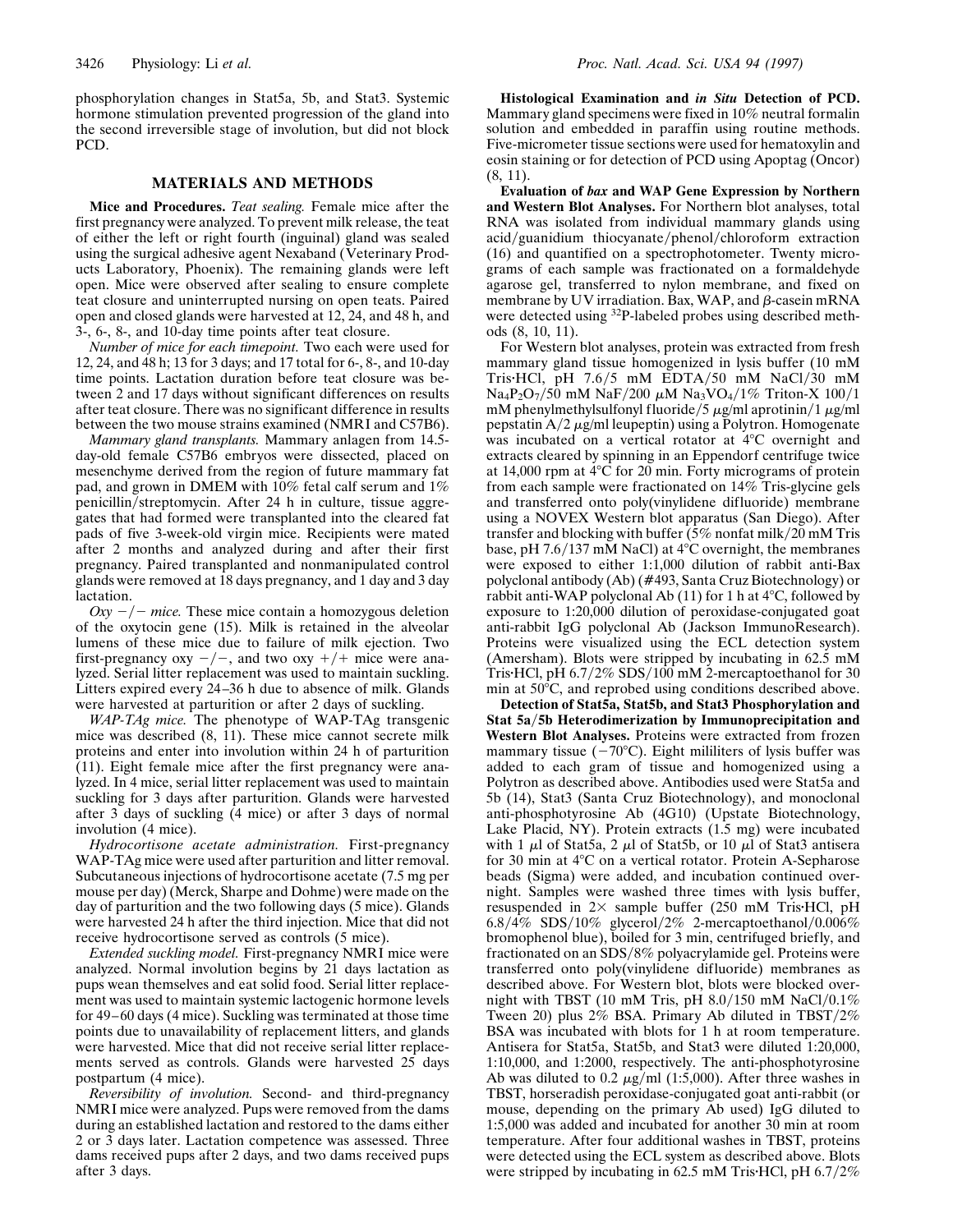

FIG. 1. Mammary-derived signals activate PCD during the first stage of involution. Histological analysis of mammary tissue from 3 days open (*A* and *D*) and closed glands (*B* and *E*) compared with normal 3 days involution (*C* and *F*). Hematoxylin and eosin staining  $(A, B, \text{ and } C)$ . *In situ* detection of PCD  $(D, E, \text{ and } F)$ . Arrows indicate cells undergoing PCD. Open, open teat; closed, Nexaband sealed teat; inv, normal involution after pup removal; 3d, 3 days; Lu, lumen.

SDS/100 mM 2-mercaptoethanol for 30 min with intermittent agitation at  $65^{\circ}$ C, and reprobed as described above.

## **RESULTS**

**Mammary-Derived Signals Were Sufficient for Induction of Alveolar PCD.** In all models, failure of milk removal from the gland induced alveolar PCD in the presence of systemic lactogenic hormone stimulation (Figs. 1, 2, 3). Local signals were sufficient to induce PCD and the first stage of involution. In the closed teat model, the percentage of cells undergoing PCD (4.2%) was not significantly different from that in a normal 3-day involution gland (4.8%) (compare Figs. 1 *E* and *F*)(8). Maintenance of systemic hormone levels by suckling prevented the mice with closed teats from entering the second stage of involution. The critical time for lactation reversal during the first 3 days of involution was found to lie between 48 and 72 h. Lactation was restored to dams whose pups were removed for 48 h, but was not resumed in dams whose pups were removed for 72 h.

**Induction of** *bax* **Gene Expression Was Solely Dependent upon Local Factors.** The teat closure model was used to evaluate bax mRNA and protein expression in the presence of systemic lactogenic hormones. Full induction of both bax mRNA and protein was observed (Fig. 3 *A* and *B*) suggesting that local factors alone mediate the signaling pathway for *bax* expression during the first stage.

**Local Factors Triggered Loss of Phosphorylation and Heterodimerization of Stat5a and Stat5b.** The closed teat model was used to investigate whether Stat 5 activity was lost during the first stage of involution and to identify the mechanism (13, 14). Stat5a and 5b phosphorylation and heterodimerization were lost in closed, but not open, glands (Fig. 3*C*). Protein levels were unchanged. This indicated that local factors blocked Stat5 activity by reducing phosphorylation. Steady state levels of WAP (Fig. 3*B*), a milk protein whose *in vivo* expression is partially dependent on Stat5 activity (17), also were decreased in the closed glands.

**Mammary-Derived Factors Stimulated Stat3 Phosphorylation.** The teat closure model was used to examine activation of Stat3. Strong phosphorylation of Stat3 appeared in the closed gland by 12 h and persisted, although at slightly lower levels, through day 3 (Fig. 3*D*), indicating that local factors alone stimulate Stat3 activation during involution (14).

**Maintenance of Systemic Lactogenic Hormones by Suckling Preserved Lobuloalveolar Structure Without Blocking PCD.** Normally, mammary glands are remodeled by day 6 of involution (2). Typical histologic changes include obliteration of the alveolar lumens and collapsed lobules (Fig. 4*A*). Maintenance of systemic hormone stimulation by suckling blocked progression into the second stage of involution. In the 6-day closed glands, the alveolar lumens remained open, and the lobules were intact (Fig. 4*B*). Systemic hormone stimulation did not, however, block PCD (3.6%) (Fig. 4*C*).

A model of lactation failure, WAP-TAg transgenic mice, was used as a second approach to evaluate the role of suckling and systemic hormone stimulation on PCD and lobularalveolar structure. WAP-TAg mice exhibit alveolar cell PCD and early involution due to lactation failure (8, 11). At 3 days postpartum, WAP-TAg glands normally exhibit collapsed and compressed alveoli (Fig. 5*A*), and there is no mRNA expression of the milk protein  $\beta$ -casein (Fig. 5*E*, lane 6). Serial litter replacement was used to test if maintenance of systemic lactogenic hormones through suckling would preserve lobularalveolar structure or block PCD. Continuous suckling protected lobuloalveolar structure (Fig. 5*B*). The alveolar lumens remained open with intact lobules (Fig.  $5B$ ).  $\beta$ -casein mRNA expression persisted in the suckled glands (Fig. 5*E*, lanes 2–5). Consistent with the results from the closed teat model, hormonal stimulation did not block PCD (4.2%) (Fig. 5*C*).



FIG. 2. Systemic hormone stimulation does not block alveolar PCD. Histological analysis of mammary tissue from 3 days postparturition transplanted (*B*) and nonmanipulated control (*A*) glands and 2 days postparturition oxytocin-deficient (oxy  $-/-$ ) gland (*C*). Mammary gland development during pregnancy is normal in transplanted glands (*E*) as compared with control (*D*). Hematoxylin and eosin staining (*A*-*E*). *In situ* detection of PCD (*Insets* in *B* and *C*). Arrows indicate cells undergoing PCD. Control, nonmanipulated gland in a mouse receiving a transplant; lac 3d (2d), 3 (2) days postpartum lactation; transp, transplanted gland; preg 18d, 18 days pregnancy.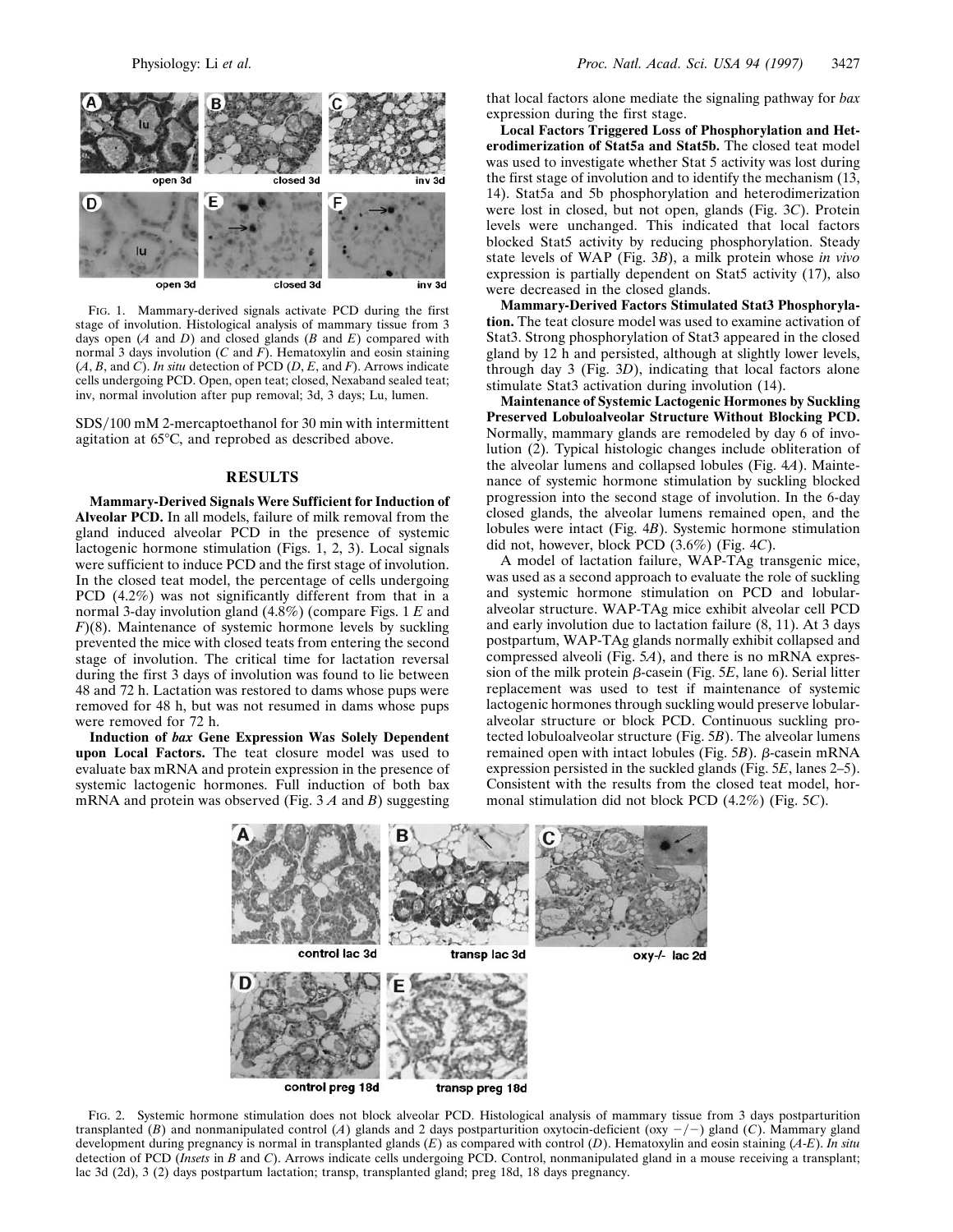

FIG. 3. Local stimuli are sufficient for induction of *bax* gene expression and phosphorylation changes in Stat5a/5b and Stat3.  $(A)$ Northern blot analysis of steady state levels of bax mRNA in open (O), closed (C), and normal involution day 3 (I3) glands. Loading control, ethidium bromide staining of 18S and 28S RNA. (*B*) Western blot analysis of steady state levels of bax and WAP protein in open (O) and closed (C) glands compared with spleen (S). Coomassie blue staining of the protein gel demonstrated equal loading of all samples. (*C*) Analysis of Stat5a and b protein levels, phosphorylation, and heterodimerization by immunoprecipitation and Western blot in open (O) and closed (C) glands at 12, 24, 48, and 72 h.  $\alpha$ -5a, anti-Stat5a Ab;  $\alpha$ -5b, anti-Stat5b Ab; <sup>a</sup>-pY, antiphosphotyrosine Ab. (*D*) Analysis of Stat3 protein levels and phosphorylation by immunoprecipitation and Western blot in open (O) and closed (C) glands at 12, 24, 48, and 72 h.  $\alpha$ -3: anti-Stat3 Ab.

In a third experimental approach, glucocorticoid was administered to WAP-TAg mice to test if this single hormone had the same effect as suckling (1, 2). Similar to physiological stimulation, cells undergoing PCD persisted in concert with preservation of alveolar structure (Fig. 5*D*). Alveoli from glucocorticoid treated WAP-TAg mice were larger and contained more cells than the alveoli of suckled WAP-TAg mice. This suggested that high levels of exogenous glucocorticoids produce different cellular effects than physiologically elevated levels of endogenous glucocorticoid.

**Two Pathways Provided by Suckling, Milk Removal and Systemic Lactogenic Hormone Stimulation, Are Both Necessary and Sufficient to Maintain Lactation.** Serial litter replacement using normal mice was used to test if lobuloalveolar architecture and lactation could be maintained indefinitely by continuous suckling. During a normal lactation cycle, involution is triggered at approximately 3 weeks of age as the pups begin to wean themselves. By day 25 postpartum, the gland is in the process of being remodeled (Fig. 6*A*). In contrast, if continuous suckling is supplied by serial litter replacement, the alveoli remain widely open, the lobules remain intact, and milk production continues (Fig. 6*B*).

## **DISCUSSION**

**Progressive Gain of Death Signals and Loss of Survival Factors.** The two stages of mammary gland involution are



FIG. 4. Maintenance of lactogenic hormone stimulation blocks progression into the second stage of involution. Histological analysis of mammary tissue from 6 days normal involution (*A*) and 6 days closed glands with maintenance of suckling (*B* and *C*). Hematoxylin and eosin staining (*A* and *B*). *In situ* detection of PCD (*C*). Arrows indicate cells undergoing PCD. Control inv 6d, normal 6 days involution; closed 6 d, 6 days post teat closure.

controlled by progressive gain of death signals and loss of survival factors (Fig. 6*C*). The first stage of involution is controlled by local mammary-derived signals. Milk accumulation triggers increased expression of the death-inducing *bax* gene through a yet-undefined mechanism. The same stimuli mediate loss of Stat5a and 5b phosphorylation disrupting the principal pathway for prolactin signaling. Prolactin is a lactogenic hormone that can promote cell survival (9). Phosphorylation of Stat3 is low during lactation and increases sharply during the first stage of involution at a time when Stat5 phosphorylation is lost. It is not yet known if phosphorylated Stat3 plays a role in regulating alveolar PCD.

The second stage of involution is ushered in by the complete loss of survival factors due to decreased levels of systemic lactogenic hormones and activation of proteinase-dependent pathways (2). Ensuing disruption of basement membrane and extracellular matrix (ECM) results in remodeling of the gland to a state resembling the mature virgin. Systemic lactogenic



FIG. 5. Systemic hormonal stimulation by suckling or glucocorticoids alone preserve lobular-alveolar structure without blocking PCD. Histological analyses of mammary tissue from WAP-TAg transgenic mice in the absence (*A*) and presence (*B* and *C*) of suckling or after exogenous glucocorticoids (*D*). Hematoxylin and eosin staining (*A* and *B*). *In situ* detection of PCD (*C* and *D*). Arrows indicate cells undergoing PCD. TAg, WAP-TAg transgenic mouse; inv 3d, 3 days involution; suc 3d, 3 days suckling; +H, hydrocortisone injected mouse.  $(E)$  Northern blot analyses of  $\beta$ -casein expression in 3 days suckled TAg mice. Loading control, ethidium bromide staining of 18S and 28S RNA; P, day 18 pregnancy; suckling 3d, samples from individual TAg mice suckled for 3 days; I 3d, 3 days involution.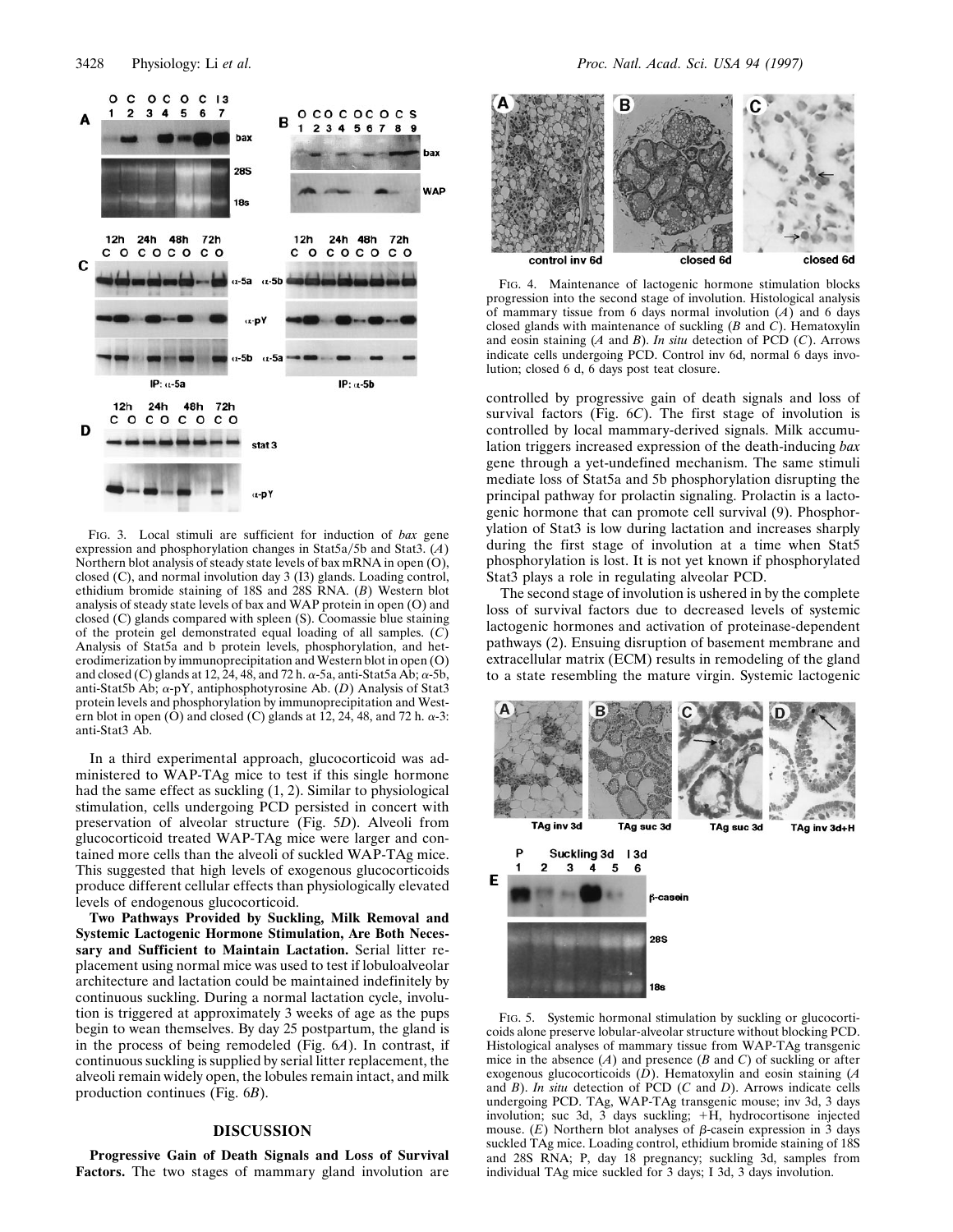

single litter lac 25d multiple litter lac 49d



FIG. 6. Extended alveolar cell survival through continuous suckling. Hematoxylin- and eosin-stained sections of mammary tissue from 25 days postpartum mouse with a single litter (*A*) and 49 days postpartum mouse with serial litter replacement (*B*). lac 25d, suckling by a single litter for 25 days; lac 49d, suckling from multiple litters for 49 days. (*C*) Model of mammary gland involution illustrating progression through the first and second stages.

hormones are survival factors that persist through the first stage of mammary gland involution. Although these survival factors cannot overcome the dominant local PCD signals unleashed after removal of the suckling stimulus, they presumably prevent the gland from being remodeled  $(2, 7)$ . Importantly, involution can be readily reversed during the first 48 h of involution, but not later.

**Interplay Between Death and Survival Factors During Involution.** The interplay between death and survival factors in the mammary gland is reminiscent of their role during embryonic development. Cavitation in the vertebrate embryo occurs by inducing PCD of inner ectodermal cells through a presumed short-range signal; the columnar cells that line the cavity are simultaneously rescued by interactions with basement membrane (18). Our model of the first stage of involution shares similarities with this period of vertebrate development. The death signals are locally induced and likely to act over a short distance. The ECM and basement membrane structures maintained by systemic hormones act as survival signals.

We propose that glucocorticoids and other systemic lactogenic hormones act as survival factors both during lactation and through the first stage of involution (Fig. 6*C*). During this first stage they act to protect lobular structure even as individual alveolar cells are lost to PCD. Physiologically, this means that the gland is prepared to rapidly restore lactation if suckling is renewed.

Increased bax protein levels are a credible death factor during the first stage. It is possible that either loss of Stat 5 phosphorylation or gain of Stat 3 phosphorylation are death signals; however, additional experiments are required to establish this. Stat5 phosphorylation can be controlled by both growth factor signaling (14) and cell adhesion molecules (19) and is required for normal development of the gland and lactation (17). Stat5-mediated gene control is modulated by

the glucocorticoid receptor (20). This places it at a crossroad in signal transduction with a possible role as a survival factor in the mammary gland.

While this study has determined that the initial signal for bax induction and PCD is local and mammary-derived, we have not yet determined the identity of that signal. One hypothesis for the loss of Stat5 phosphorylation in the presence of systemic prolactin is that there are changes in cell receptor availability or activity. For example, this could occur secondary to either local changes in growth factors, accumulation of a specific protein (21), or to mechanical interruption of cell adhesion due to increased alveolar pressure (22).

**Loss of Prolactin Signal Transduction During Involution.** Prolactin has been linked to alveolar cell survival in some studies (23), but not in others (1). Prolactin signals to Stat5 through the long form of the prolactin receptor (24). Our experiments demonstrate that the prolactin signaling pathway is closed by local factors during the first stage of involution. This observation can be used to explain previous conflicting experimental results. Prolactin demonstrates a survival function when experiments are performed during lactation (23). At this time signaling pathways to Stat5 phosphorylation are available. Therefore, we can predict that loss of systemic prolactin would reduce phosphorylated Stat 5 levels. This may be why involution is then observed. Prolactin does not exhibit a survival function when replacement studies are performed during involution (1). In this case, we would predict that local mechanisms have closed the Stat5 pathway at a cellular level, and the prolactin signal can no longer be transmitted.

**Physiological Roles for the First and Second Stages of Involution.** The regulated two-stage process of mammary gland involution provides a balanced survival advantage for the species. For the benefit of existing pups, the gland is not lost immediately when suckling stops. Instead, mammaryderived factors trigger PCD of individual cells and limit milk production. Systemic survival factors promote restoration of milk production if pups resume suckling. However, if suckling is not renewed, systemic hormone levels drop and the mammary gland is dismantled. This prepares the organism for another round of reproduction and lactation.

**Mammary Gland Involution as a Model for Tumor Therapy.** Decreasing the frequency of PCD increases tumor size (25) and enhances oncogenesis (26). Increasing PCD frequency is a therapeutic goal for many cancer chemotherapies. However, the first stage of mammary gland involution teaches us that even extensive PCD cannot be equated with ablation of tissue. The survival signals generated, at least in part, from the intact ECM and basement membrane ensure that the alveolar cell compartment is not completely destroyed. On the other side, simply removing survival factors by attacking the integrity of basement membrane and ECM also can be problematic. Dysregulated expression of stromelysin-1, a metalloproteinase that normally degrades ECM during the second stage of involution, is associated with the appearance of PCD (27) and tumor development (28). These results suggest that a therapeutic approach based only on increasing death signals or simple removal of matrix survival factors may not be effective. Instead, our observations suggest that a two-fold approach that mimics the second stage of involution may be more effective. Addition of death factors may need to be accompanied by removal of survival factors.

We thank Albert Lewis and Jie Zhou for technical assistance. This work was supported in part by the National Cancer Institute (RO3- CA70545 to P.A.F.) and the Veterans Administration Research Service (P.A.F.). U.B.-P. was supported by a Binational Agricultural Research and Development Fellowship. K.U.W. was supported by a Deutscher Akademischer Austauschdienst Fellowship.